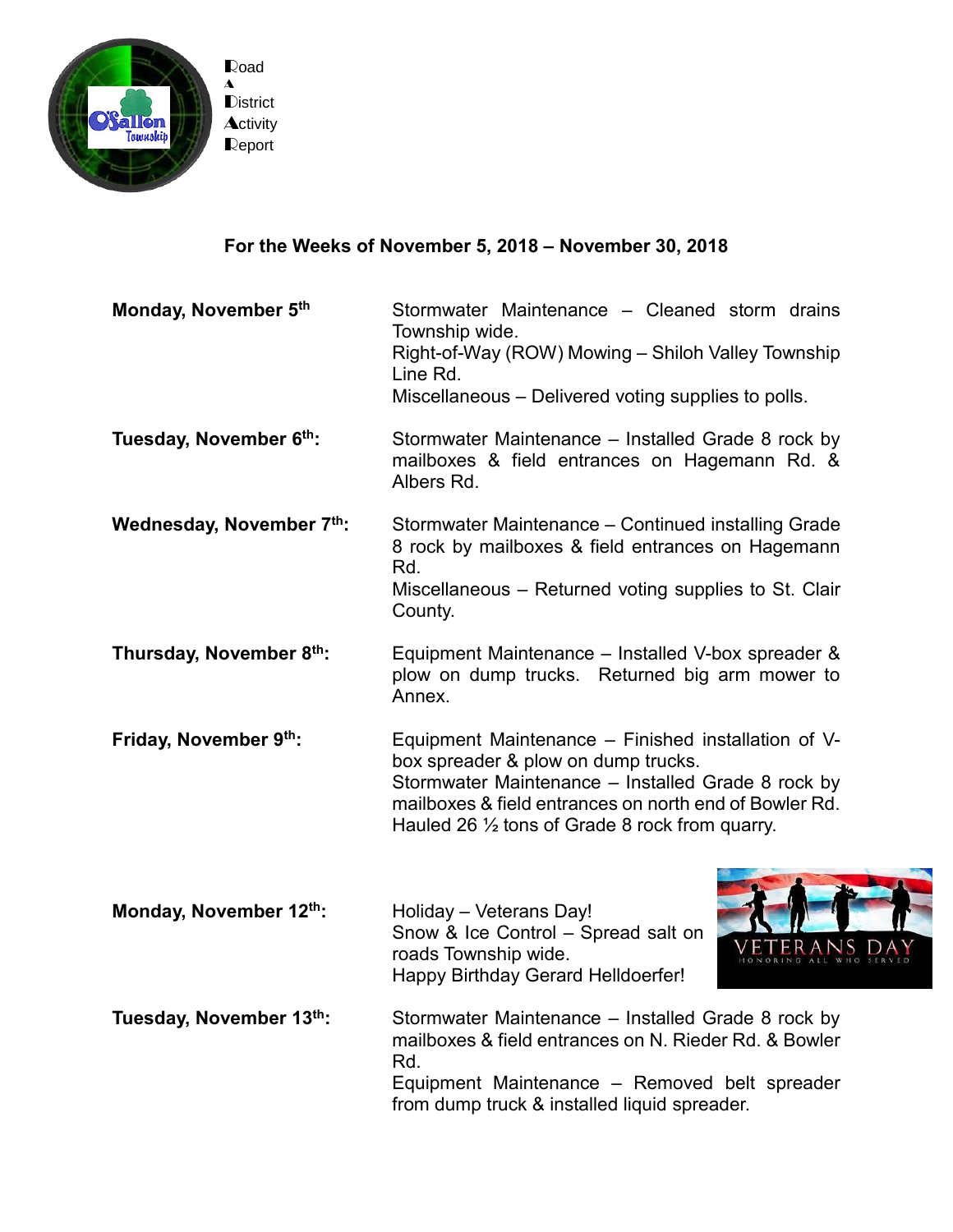

| Wednesday, November 14th: | Equipment Maintenance – installed V-box & plow on                                                      |
|---------------------------|--------------------------------------------------------------------------------------------------------|
|                           | dump truck. Readied all snow removal vehicles for<br>future weather events. Stored roller in Annex II. |
|                           |                                                                                                        |

## **Thursday, November 15 th:** Snow & Ice Control – Plowed snow & spread salt Township wide. 6 ½ hours of overtime.

**Friday, November 16 th:** Traffic Control – Reinstalled sign at the intersection of Old Lebanon – Troy Rd. & Dressel Rd. Equipment Maintenance – Winterized all Township equipment for the season. Cleaned all Township vehicles, plows, & V-box spreaders.

**Monday, November 19<sup>th</sup>:** Pavement Maintenance – Swept & cleaned drains on Borchers Ln. Equipment Maintenance – Took backhoe & lawn mower to Annex II for winter storage. Brought backhoe & pull broom to sweep Borchers Ln. Preventative maintenance performed on V-box spreaders. Took snow plow to Seven 13 Welding for repairs. Maintenance & exercised roller.

**Tuesday, November 20 th:** Equipment Maintenance – Installed automatic chains on dump truck. Stormwater Maintenance – Cleaned drains & reinstalled sod on shoulder of Charles Trail. Continuing Education – Attended flagger training in Belleville.

**Wednesday, November 21st:** Stormwater Maintenance – Installed Grade 8 rock by mailboxes. Equipment Maintenance – Retrieved snow plow from Seven 13 Welding.  $H$ appy hanksdiving

**Thursday, November 22<sup>nd</sup>:** Holiday Observed - Thanksgiving

**Friday, November 23<sup>rd</sup>:** Holiday Observed - Thanksgiving